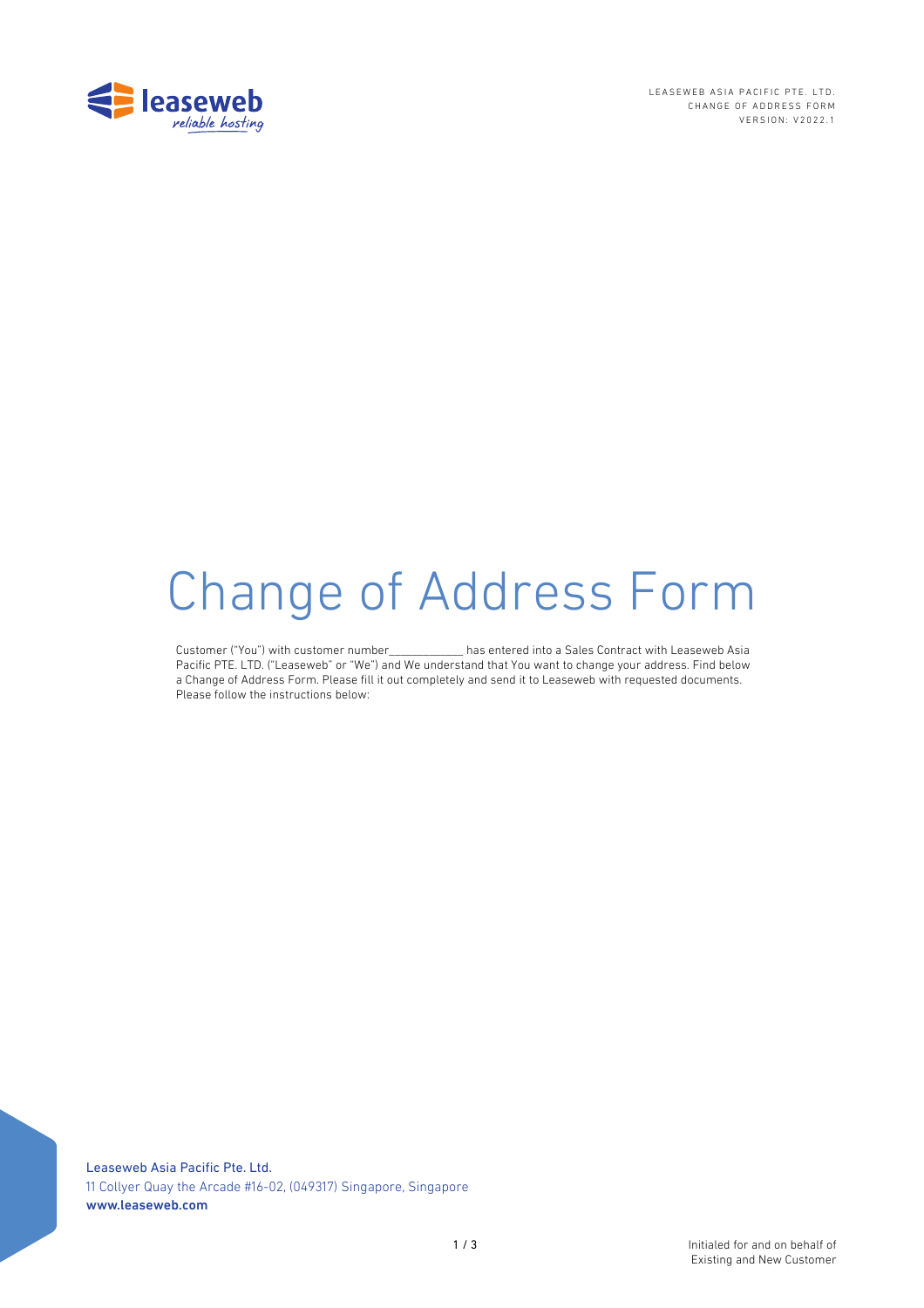

# Current Address Details

| Business name                |  |
|------------------------------|--|
|                              |  |
| Leaseweb Customer number     |  |
|                              |  |
| Business registration number |  |
|                              |  |
| Registered Address           |  |
|                              |  |
|                              |  |
| Visiting Address             |  |

# New Address Details

| Business name                                                                                                                                                       |                                                                                                                                                                                                                                      |                                                                                                                                                                                                                                      |
|---------------------------------------------------------------------------------------------------------------------------------------------------------------------|--------------------------------------------------------------------------------------------------------------------------------------------------------------------------------------------------------------------------------------|--------------------------------------------------------------------------------------------------------------------------------------------------------------------------------------------------------------------------------------|
|                                                                                                                                                                     | Business registration number - The Context of the Context of the Context of the Context of the Context of the Context of the Context of the Context of the Context of the Context of the Context of the Context of the Context       |                                                                                                                                                                                                                                      |
|                                                                                                                                                                     |                                                                                                                                                                                                                                      | Registered Address <b>Contract Contract Contract Contract Contract Contract Contract Contract Contract Contract Contract Contract Contract Contract Contract Contract Contract Contract Contract Contract Contract Contract Cont</b> |
|                                                                                                                                                                     | Visiting Address <b>Container and Container and Container and Container and Container and Container and Container</b>                                                                                                                |                                                                                                                                                                                                                                      |
|                                                                                                                                                                     |                                                                                                                                                                                                                                      |                                                                                                                                                                                                                                      |
|                                                                                                                                                                     | Business registration number (Called and Called and Called and Called and Called and Called and Called and Cal                                                                                                                       |                                                                                                                                                                                                                                      |
|                                                                                                                                                                     | Market Segmentation <b>Construction</b> and the second construction of the second construction of the second construction of the second construction of the second construction of the second construction of the second constructi  |                                                                                                                                                                                                                                      |
|                                                                                                                                                                     | Website URL <b>Contract Contract Contract Contract Contract Contract Contract Contract Contract Contract Contract Contract Contract Contract Contract Contract Contract Contract Contract Contract Contract Contract Contract Co</b> |                                                                                                                                                                                                                                      |
| this is the representative with power to sign a                                                                                                                     |                                                                                                                                                                                                                                      | First name                                                                                                                                                                                                                           |
| Contract and to commit the company to a<br>binding Contract, which is publicly available                                                                            |                                                                                                                                                                                                                                      | Last name                                                                                                                                                                                                                            |
| e.g. company registry.<br>**Please use a generic email address for<br>purpose of avoiding risk of personal data use<br>whereby Leaseweb pursues privacy by default. |                                                                                                                                                                                                                                      | Business email address <b>Constanting Constanting Constanting Constanting Constanting Constanting Constanting Constanting Constanting Constanting Constanting Constanting Constanting Constanting Constanting Constanting Consta</b> |
|                                                                                                                                                                     |                                                                                                                                                                                                                                      |                                                                                                                                                                                                                                      |
|                                                                                                                                                                     | Business mobile number                                                                                                                                                                                                               |                                                                                                                                                                                                                                      |

## Terms and conditions:

## APPLICABLE CONTRACT DOCUMENTATIONS

**1.1.** Customer is aware that Leaseweb applies Sales Terms and Conditions, which Sales Terms and Conditions include provisions to ensure compliance with the General Data Protection Regulation, and Policies with respect to the use of its Services and that such are applicable to – and part of - the Sales Contract. Customer is further aware that the scope and nature of the services offered by Leaseweb are set forth in the Services Specifications, that the performance parameters or service levels with respect to the services offered by Leaseweb are set forth in the Support and Service Levels; and that such are applicable to -and part of- the Sales Contract.

Leaseweb Asia Pacific Pte. Ltd. 11 Collyer Quay the Arcade #16-02, (049317) Singapore, Singapore www.leaseweb.com